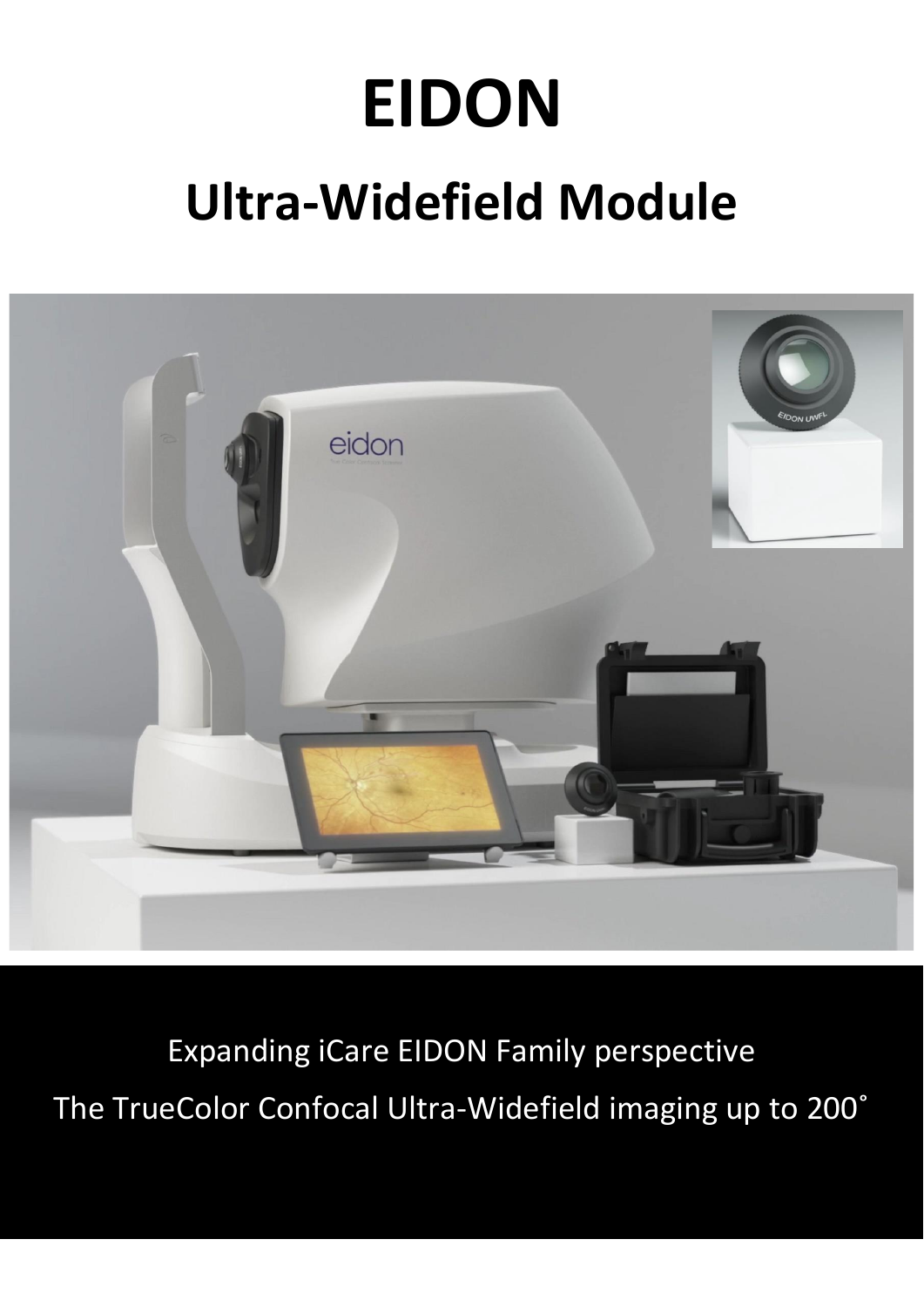## The new EIDON Ultra-Widefield Module

Thanks to the new iCare EIDON Ultra-Widefield Module it is now possible to gain a wider view on the retina and get more information about the signs of pathologies in the periphery, up to 200˚.

Now the iCare TrueColor Confocal Technology can be applied to Ultra-Widefield imaging expanding the iCare EIDON Family's unsurpassed image quality to increased field of view on the retina. The high and sharp image quality enables the detection of small details and signs of pathologies from the center to the periphery.

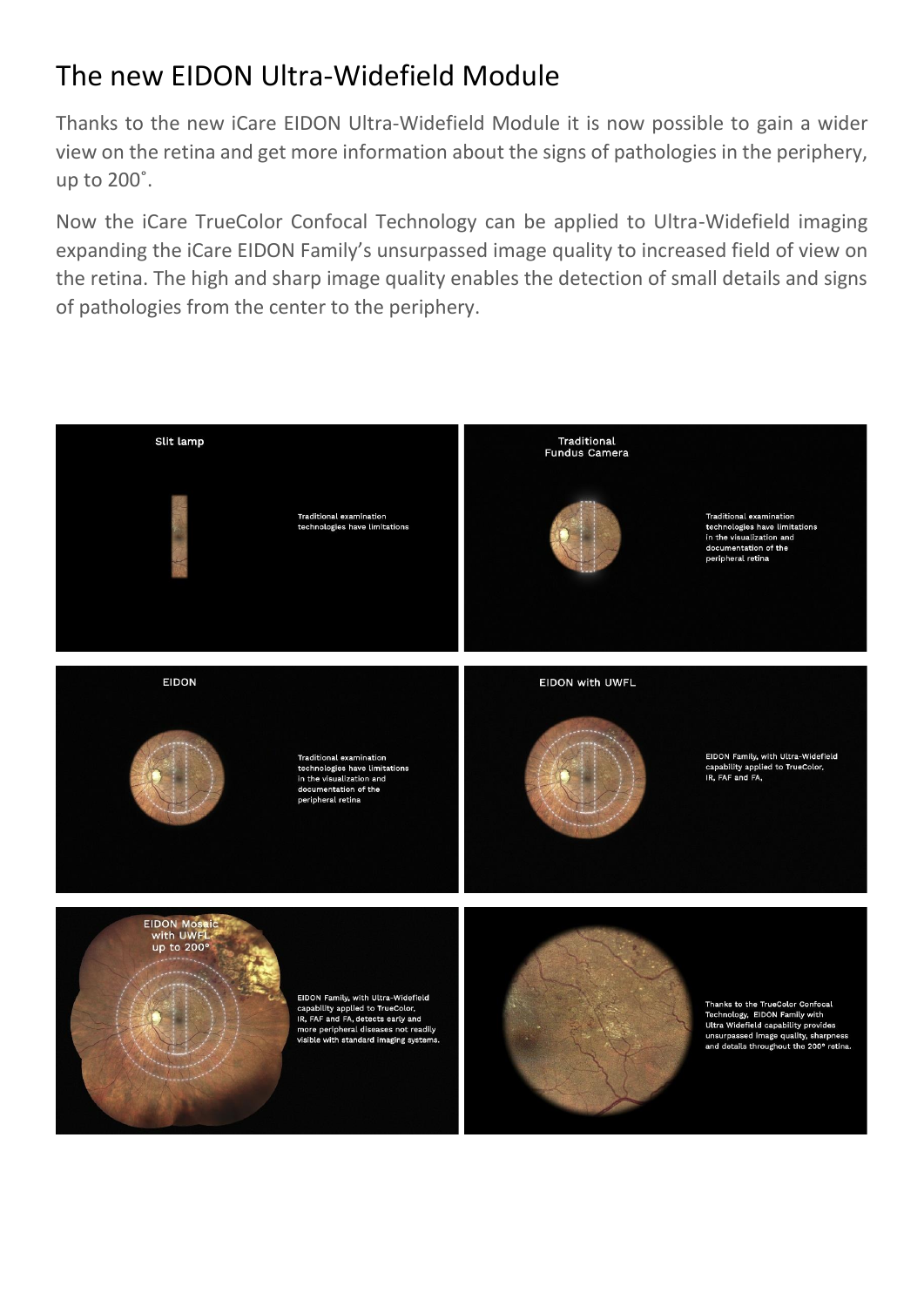## Ultra-Widefield images in different modalities

The EIDON Ultra-Widefield Module is available for all iCare EIDON Family models. Besides the TrueColor Confocal images, it enables the acquisition of Ultra-Widefield Infrared, Autofluorescence and FA images with up to 200˚ panoramic view.